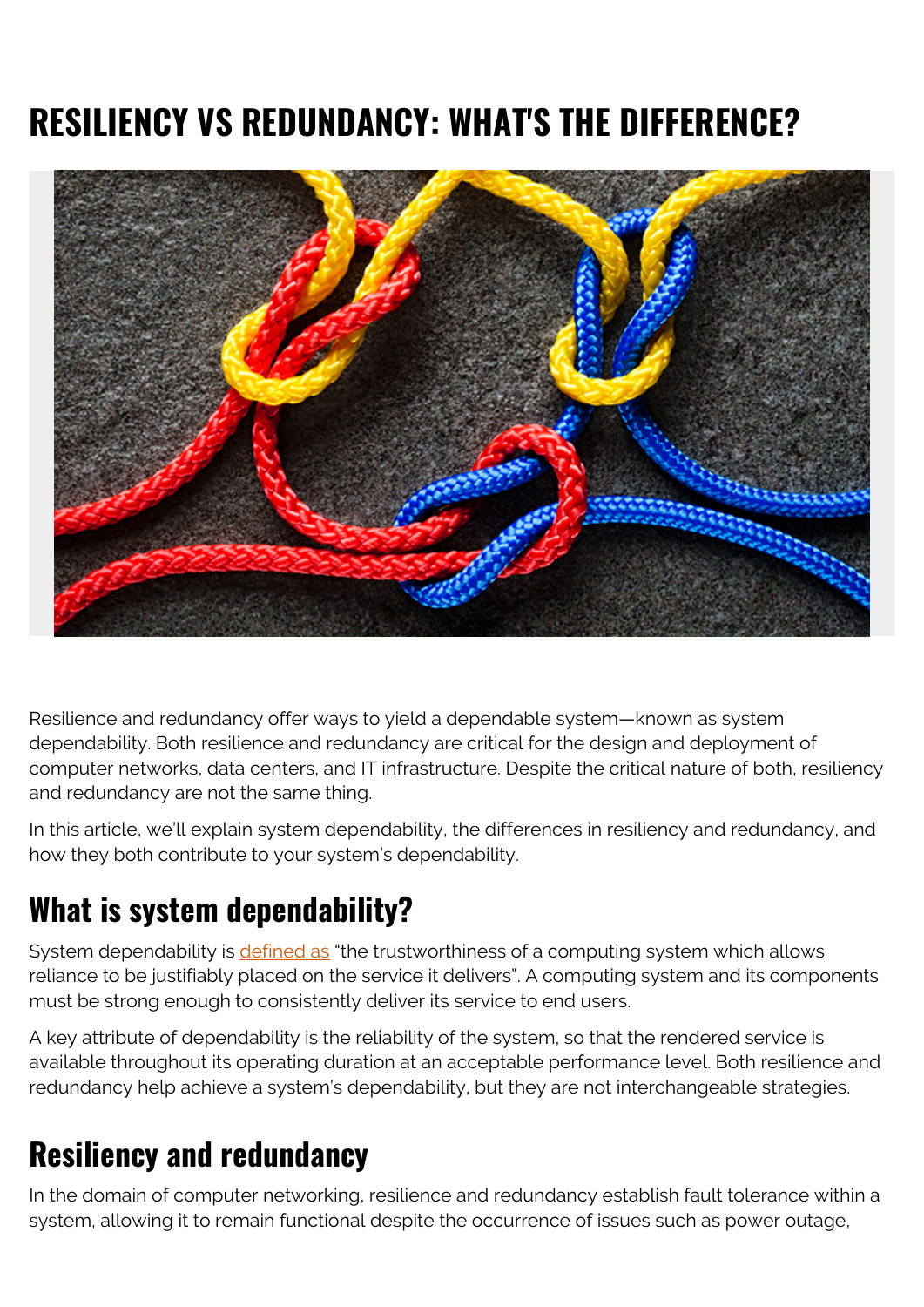cyber-attacks, system overload, and other causes of downtime. In this context, the [terms can be](https://www.nojitter.com/network-redundancy-or-resilience) [defined](https://www.nojitter.com/network-redundancy-or-resilience) as follows:

- **Redundancy** is the intentional duplication of system components in order to increase a system's dependability.
- **Resilience** refers to a system's ability to recover from a fault and maintain persistency of service dependability in the face of faults.

With these definitions, redundancy and resilience are not interchangeable but complementary: **Redundancy is required to enhance a system's resilience, and resilience of individual system components ensures that redundant components can recover to functional state following a fault occurrence.** Redundancy is an absolute measure of the additional components supporting system resilience, whereas resiliency is a relative (and continuous) measure of the impact of fault on the system operation.

## **How to build redundancy**

Functional capabilities of computer system components encompass hardware, software, information, and time-based performance. Therefore, introducing redundancy into a system with respect to these functional categories can help break the fault-error-failure chain.

When a fault occurs, it produces a performance error, resulting in the system's failure to deliver a dependable service. Introducing redundancy in the form of additional hardware components, multiple software features, error checks for data, and consistency in information or system performance with respect to time reduce the possibility of a fault leading to system failure.

Redundancy can take various forms and configurations, including:

- **Active redundancy.** Components are actively participating in system operation and sharing workload distribution. For example, you may transmit data over two fiber optic cables in parallel instead of just one. If one cable breaks, the system remains functional. Because the redundant component is already activated and involved in system functionality, the system is strong enough to recover from a state of fault. However, actively redundant components may also share a single point of failure, in which case the additional system elements may not contribute to system performance. For instance, connections loosening due to heat or other external damages can cause both fiber optics cables to disconnect simultaneously.
- **Passive redundancy.** Application of redundant components only following the fault state. The additional components are present but not actively involved in system functionality. Recovery may take time since the activation process and connection to the system of the redundant components is not instantaneous in real-world applications. For instance, with a cold backup system additional hard drives are available to store data, but these additional drives connect to perform the necessary storage operations only when the primary storage volume fails.
- **Homogeneous redundancy.** Application of redundant components of the same type, such as using the same brand and model of the hardware in a redundant configuration. The additions may yield exponential improvement in system resilience. However, this also makes the system susceptible to a single cause of failure. If the hardware is vulnerable to a certain security exploit, then the redundant hardware will not offer tolerance to that exploit.
- **Diverse redundancy.** Application of redundant components different to the primary component. This configuration reduces the possibility of a single cause of failure impacting